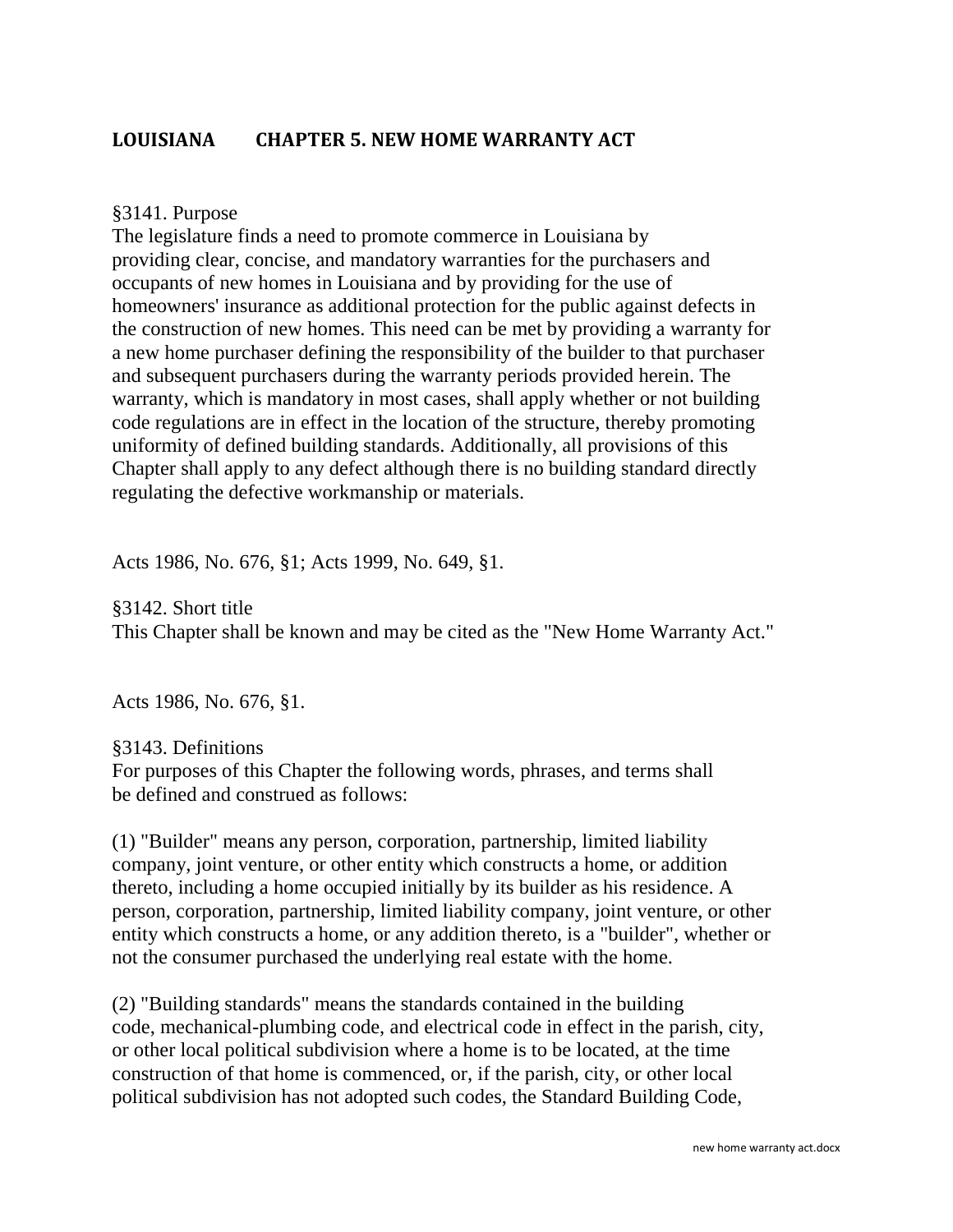together with any additional performance standards, if any, which the builder may undertake to be in compliance.

(3) "Home" means any new structure designed and used only for residential use, together with all attached and unattached structures, constructed by the builder whether or not the land was purchased from the builder. Such term includes structures containing multiple family dwellings or residences.

(4) "Initial purchaser" means any person for whom a home is built or the first person to whom a home is sold upon completion of construction.

(5) "Major structural defect" means any actual physical damage to the following designated load-bearing portions of a home caused by failure of the load-bearing portions which affects their load-bearing functions to the extent the home becomes unsafe, unsanitary, or is otherwise unlivable:

(a) Foundation systems and footings.

(b) Beams.

(c) Girders.

(d) Lintels.

(e) Columns.

(f) Walls and partitions.

(g) Floor systems.

(h) Roof framing systems.

(6) "Owner" means the initial purchaser of a home and any of his successors in title, heirs, invitees, or assigns to a home during the time the warranties provided under this Chapter are in effect.

(7) "Warranty commencement date" means the date that legal title to a home is conveyed to its initial purchaser or the date the home is first occupied, whichever occurs first.

Acts 1986, No. 676, §1; Acts 1997, No. 987, §1; Acts 1999, No. 649, §1; Acts 2003, No. 333, §1.

§3144. Warranties; exclusions

A. Subject to the exclusions provided in Subsection B of this Section, every builder warrants the following to the owner:

(1) One year following the warranty commencement date, the home will be free from any defect due to noncompliance with the building standards or due to other defects in materials or workmanship not regulated by building standards.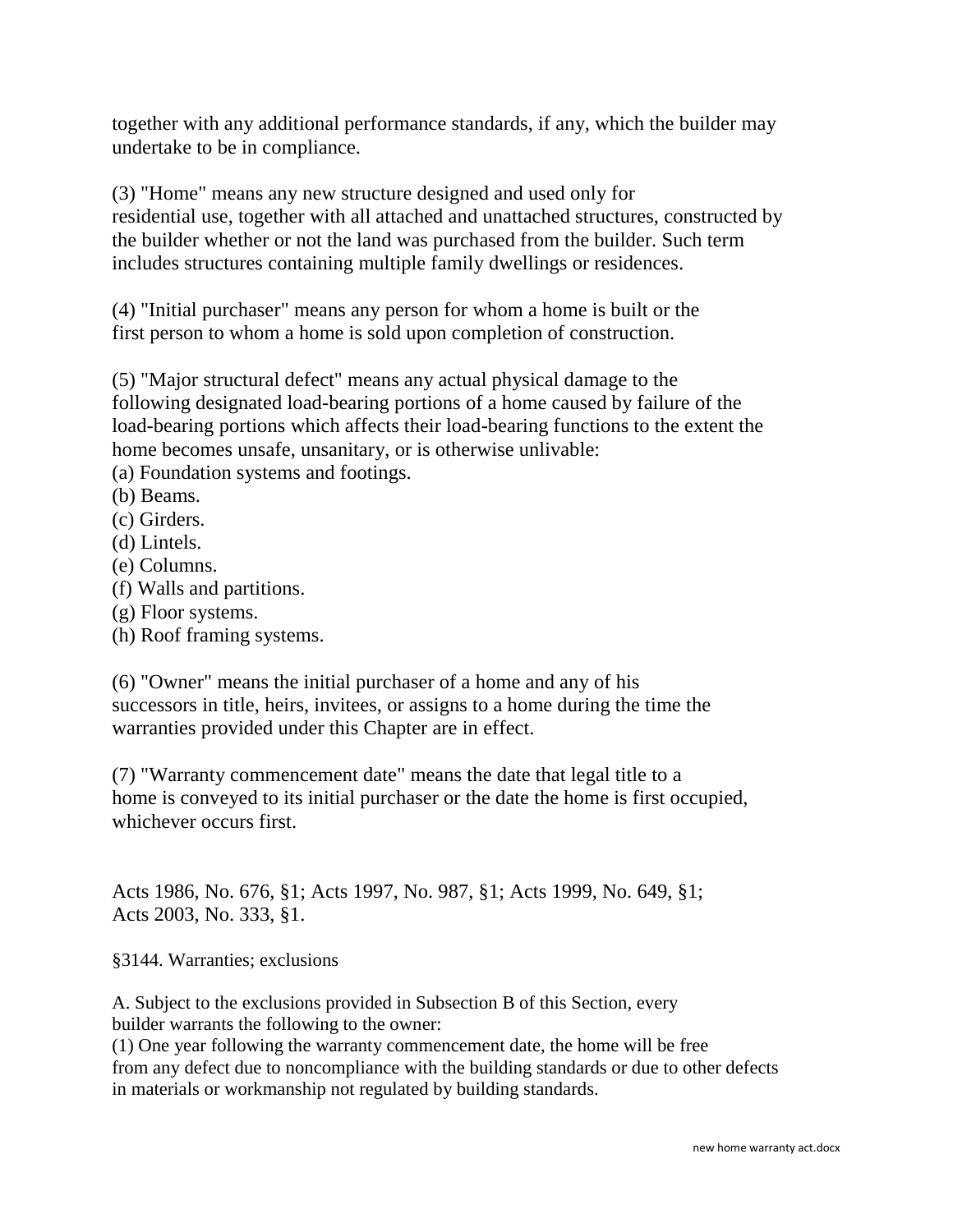(2) Two years following the warranty commencement date, the plumbing, electrical, heating, cooling, and ventilating systems exclusive of any appliance, fixture, and equipment will be free from any defect due to noncompliance with the building standards or due to other defects in materials or workmanship not regulated by building standards.

(3) Five years following the warranty commencement date, the home will be free from major structural defects due to noncompliance with the building standards or due to other defects in materials or workmanship not regulated by building standards.

B. Unless the parties otherwise agree in writing, the builder's warranty shall exclude the following items:

(1) Fences, landscaping, including but not limited to sodding, seeding, shrubs, existing and new trees, and plantings, as well as off-site improvements, all driveways and walkways, or any other improvement not a part of the home itself.

(2) After the first year, the concrete floor of a basement and the concrete floor of an attached or unattached garage that is built separate from a foundation wall or other structural element of the home.

(3) Damage to real property which is not part of the home covered by the warranty and which is not included in the purchase price of the home.

(4) Any damage to the extent it is caused or made worse by any of the following:

(a) Negligence, improper maintenance, neglect or improper operation by anyone

other than the builder or any employee, agent, or subcontractor of the builder.

(b) Failure by anyone other than the builder or any employee, agent, or subcontractor of the builder to comply with the warranty requirements of manufacturers of appliances, equipment, or fixtures.

(c) Failure by the owner to give written notice by registered or certified mail to the builder of any defect within the time set forth in R.S. 9:3145. However, the provisions of this Subparagraph shall not be construed to change either the warranty periods enumerated in Subsection A of this Section or the notice requirements provided by R.S. 9:3145.

(d) Any change of the grading of the ground by anyone other than the builder, or any employee, agent, or subcontractor of the builder.

(e) Any change, alteration, or addition made to the home by anyone after the initial occupancy by the owner, except any change, alteration, or addition performed by the builder, or any employee, agent, or subcontractor of the builder.

(f) Dampness, condensation, or other damage due to the failure of the owner to maintain adequate ventilation or drainage.

(5) Any loss or damage which the owner has not taken timely action to minimize.

(6) Any defect in, or any defect caused by, materials or work supplied by anyone

other than the builder, or any employee, agent, or subcontractor of the builder.

(7) Normal wear and tear or normal deterioration.

(8) Loss or damage which does not constitute a defect in the construction of the home by the builder, or any employee, agent, or subcontractor of the builder.

(9) Loss or damage resulting from war, accident, riot and civil commotion, water escape, falling objects, aircraft, vehicles, acts of God, lightning, windstorm, hail, flood, mudslide, earthquake, volcanic eruption, wind driven water, and changes in the level of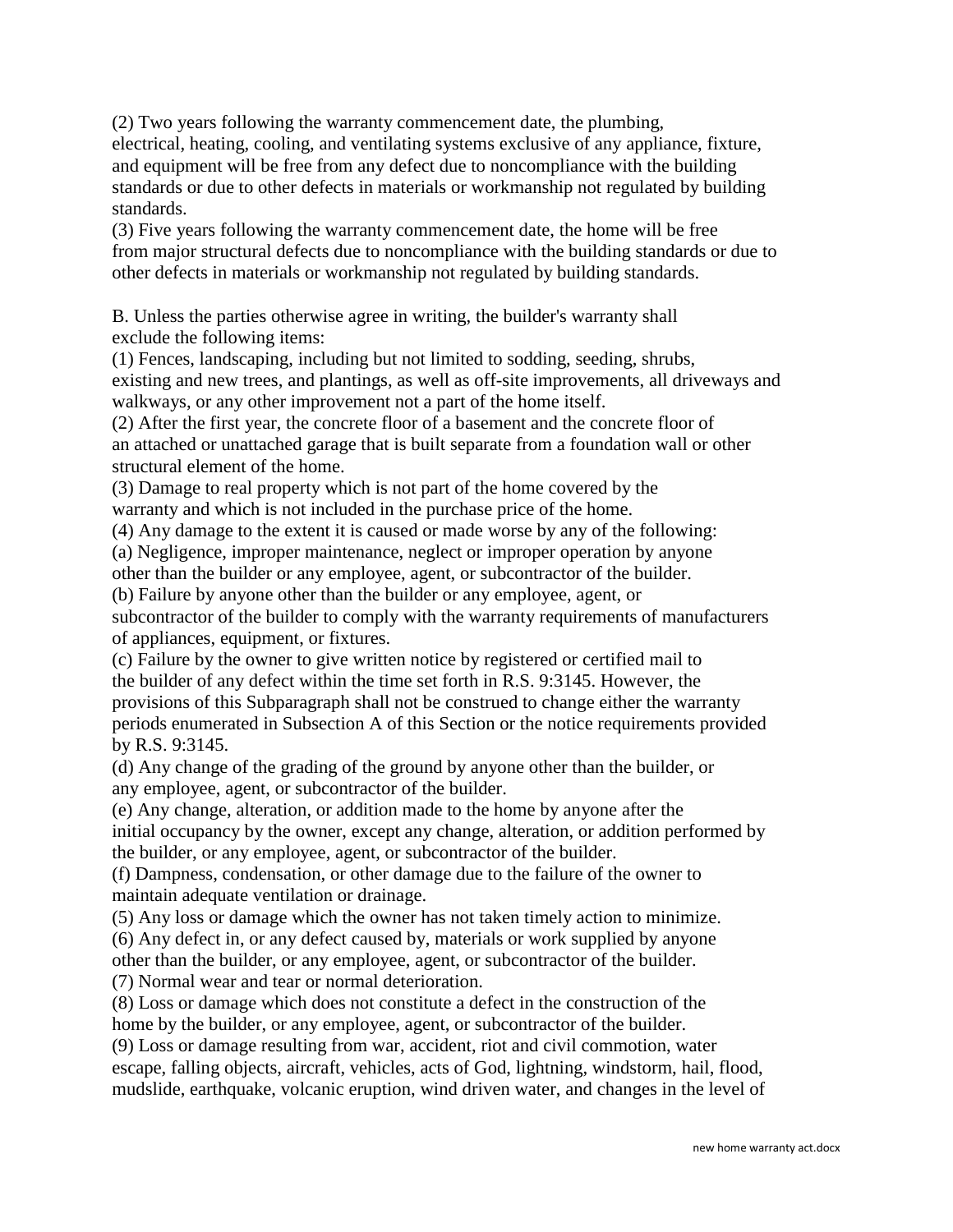the underground water table which are not reasonably foreseeable.

(10) Any damage caused by soil movement which is covered by other insurance. (11) Insect damage.

(12) Any loss or damage which arises while the home is being used primarily for a nonresidential purpose.

(13) Any condition which does not result in actual physical damage to the home. (14) Bodily injury or damage to personal property.

(15) Any cost of shelter, transportation, food, moving, storage, or other incidental expense related to relocation during repair.

(16) Any defect not reported in writing by registered or certified mail to the builder or insurance company, as appropriate, prior to the expiration of the period specified in Subsection A of this Section for such defect plus thirty days.

(17) Consequential damages.

(18) Any loss or damage to a home caused by soil conditions or soil movement if the home is constructed on land owned by the initial purchaser and the builder obtains a written waiver from the initial purchaser for any loss or damage caused by soil conditions or soil movement.

(19) Mold and mold damage.

C. The provisions of Subsection A of this Section establish minimum required warranties and shall not be waived by the owner or reduced by the builder provided the home is a single or multiple family dwelling to be occupied by an owner as his home.

Acts 1986, No. 676, §1; Acts 1997, No. 987, §1; Acts 1999, No. 649, §1; Acts 2001, No. 179, §1; Acts 2003, No. 333, §1; Acts 2004, No. 45, §1.

## §3145. Required notice

Before undertaking any repair himself or instituting any action for breach of warranty, the owner shall give the builder written notice, by registered or certified mail, within one year after knowledge of the defect, advising him of all defects and giving the builder a reasonable opportunity to comply with the provisions of this Chapter. The builder shall give the owner written notice of the requirements of this Chapter at the time of the closing.

Acts 1986, No. 676, §1; Acts 1997, No. 987, §1.

## §3146. Preemption

Any action to enforce any warranty provided in this Chapter shall be subject to a preemptive period of thirty days after the expiration of the appropriate time period provided in R.S. 9:3144.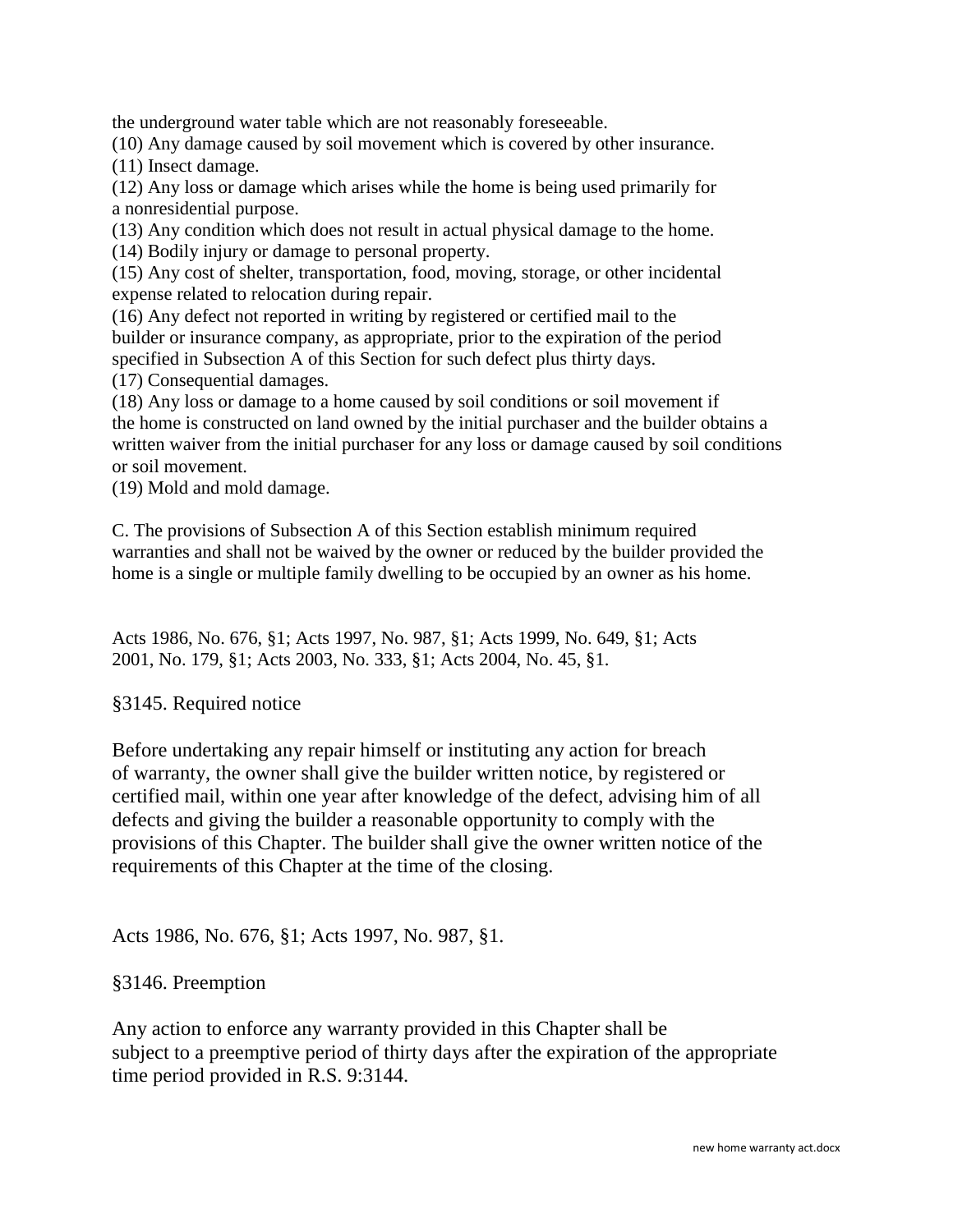Acts 1986, No. 676, §1; Acts 2001, No. 179, §1.

§3147. Insurance

All or part of the builder's obligation under any warranty required in this Chapter may be insured by the builder for the benefit of the purchaser through an insurance company authorized to transact business in this state.

Acts 1986, No. 676, §1.

§3148. Transfer of warranty and insurance

Any warranty imposed under the provisions of this Chapter and any insurance benefit shall automatically transfer without charge, to a subsequent owner who acquires title to the home. Any transfer of the home shall not extend the duration of any warranty or insurance coverage.

Acts 1986, No. 676, §1.

§3149. Violations; limitations

A. If a builder violates this Chapter by failing to perform as required by the warranties provided in this Chapter, any affected owner shall have a cause of action against the builder for actual damages, including attorney fees and court costs, arising out of the violation. The damages with respect to a single defect shall not exceed the reasonable cost of repair or replacement necessary to cure the defect, and damages with respect to all defects in the home shall not exceed the original purchase price of the home.

B. The parties may provide for the arbitration of any claim in dispute. Any arbitration shall comply with, and may be binding only to the extent provided in R.S. 9:4201 et seq.